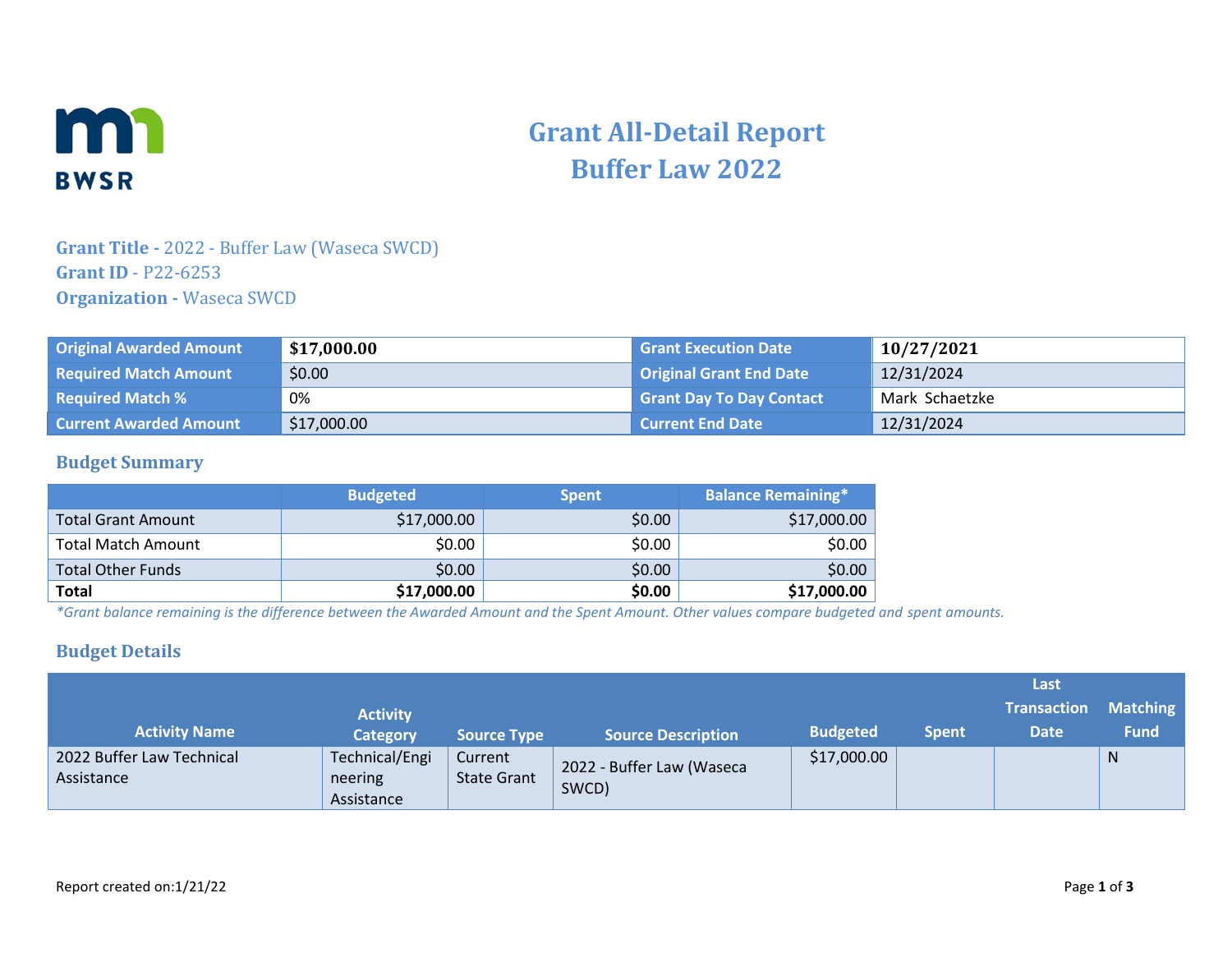# **Activity Details Summary**

| <b>Activity Details</b>             | <b>Total Action Count</b> | <b>Total Activity Mapped</b> | <b>Proposed Size / Unit</b> | <b>Actual Size / Unit</b> |
|-------------------------------------|---------------------------|------------------------------|-----------------------------|---------------------------|
|                                     |                           |                              |                             |                           |
| <b>Proposed Activity Indicators</b> |                           |                              |                             |                           |

| <b>Activity Name</b> | <b>Indicator Name</b> | <b>Value &amp; Units</b> | <b>Waterbody Calculation Tool</b> | Comments |
|----------------------|-----------------------|--------------------------|-----------------------------------|----------|
|                      |                       |                          |                                   |          |

# **Final Indicators Summary**

| <b>Indicator Name</b> | <b>Total Value</b> | <b>Unit</b> |  |
|-----------------------|--------------------|-------------|--|
|                       |                    |             |  |

## **Grant Activity**

| <b>Grant Activity - 2022 Buffer Law Technical Assistance</b> |                                                                                                                                                                                                                                                                                                                                                                                                                                                                                                                                                             |  |  |  |
|--------------------------------------------------------------|-------------------------------------------------------------------------------------------------------------------------------------------------------------------------------------------------------------------------------------------------------------------------------------------------------------------------------------------------------------------------------------------------------------------------------------------------------------------------------------------------------------------------------------------------------------|--|--|--|
| <b>Description</b>                                           | Technical Assistance in all aspects of Buffer Law. Assisting landowners to be in compliance with buffer law. Activities include<br>updating the Buff Cat, talking with landowners, checking sites, education, alternative practices, validations of compliance,<br>promoting buffers and correspondence with landowners. Rates will vary with staff. Current (2021) Billable rates and<br>estimated hours are Cheri B-Admin @ \$36.07/hr - 25 hours, Mark S-Technical/Manager @ \$66.94/hr - 90 hours, and Tyler P-<br>Technician @ \$42.10/hr - 240 hours. |  |  |  |
| <b>Category</b>                                              | TECHNICAL/ENGINEERING ASSISTANCE                                                                                                                                                                                                                                                                                                                                                                                                                                                                                                                            |  |  |  |
| <b>Start Date</b>                                            | <b>End Date</b>                                                                                                                                                                                                                                                                                                                                                                                                                                                                                                                                             |  |  |  |
| <b>Has Rates and Hours?</b>                                  | Yes.                                                                                                                                                                                                                                                                                                                                                                                                                                                                                                                                                        |  |  |  |
| <b>Actual Results</b>                                        | No activity 2021                                                                                                                                                                                                                                                                                                                                                                                                                                                                                                                                            |  |  |  |

## **Grant Attachments**

| <b>Document Name</b>                    | <b>Document Type</b> | <b>Description</b>                                              |  |
|-----------------------------------------|----------------------|-----------------------------------------------------------------|--|
| 2022 SWCD Local Capacity and Buffer Law | Grant Agreement      | 2022 SWCD Local Capacity and Buffer Law Implementation - Waseca |  |
| Implementation                          |                      | SWCD                                                            |  |